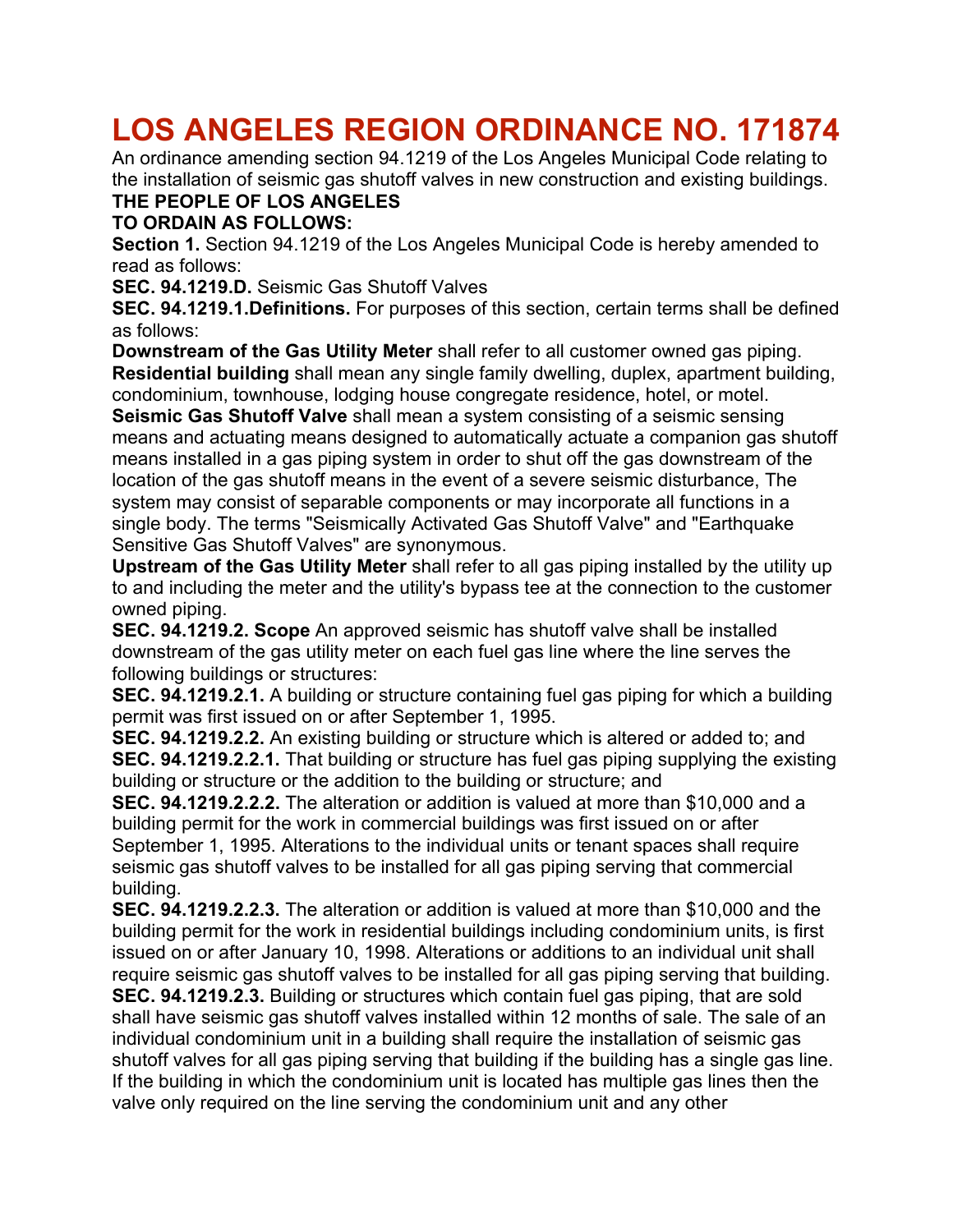condominium unit in the same building.

### **EXCEPTIONS:**

**(1)** Seismic gas shutoff valves may be installed upstream of a gas utility meter provided they meet the requirements of this section.

**(2)** Seismic gas shutoff valves installed on a building or structure prior to September 1, 1995, are exempt from the requirements of this section provided they remain installed on the building or structure and ar maintained for the life of the building or structure.

**(3)** Notwithstanding Subsections 94.1219.2.1, 94.1219.2.2 AND 94.1219.2.3 above, these provisions shall not apply to a building or structure if the Department determines that the building or structure satisfies all three of the following criteria:

**(a)** That the building or structure is owned, operated, and maintained by governmental entity or public utility; or that the building or structure is owned by a private concern and provides a public benefit, such as a co-generation facility which shares its excess power with a public utility or with large industrial facility which has governmental contracts;

**(b)** That the building or structure has available 24-hour, year-round maintenance staffing; and

**(c)** That the gas piping system contained in the building or structure is designed to withstand seismic effects of earthquakes.

**(4)** A single seismic gas shutoff valve may be upstream of the gas utility meter at the discretion of the gas utility.

**SEC. 94.1219.3. General Requirements.** Seismic shutoff valves installed either in compliance with Section 94.1219.2, et seq., or voluntarily with a permit issued on or after September 1, 1995, shall comply with the following requirements:

**SEC. 94.1219.3.1.** Seismic gas shutoff valves shall be installed by a contractor licensed in the appropriate classification by the State of California.

#### **EXCEPTIONS:**

**(1)** A person who has been determined by the Department to meet the qualification of a Qualified Installer pursuant to the definition of a Qualified Installer set forth in Division 2 of this Code may install a seismic gas shutoff valve to a single family dwelling which is or is intended to be occupied by the Qualified Installer.

**(2)** Seismic gas shutoff valves may be installed without a permit, by a gas utility or a contractor authorized by the gas utility when the valves are installed upstream of the gas utility meter and the valves are installed and approved in accordance to with this section.

**SEC. 94.1219.3.2.** Seismic gas shutoff valves shall be mounted rigidly to the exterior, or another approved location, of the building or structure containing the fuel gas piping.

**EXCEPTION:** If the Department determines that the seismic gas shutoff valve has been tested and listed for an alternate method of installation, then a seismic gas shutoff valve need not be mounted rigidly to the exterior of the building or structure containing the fuel piping.

**SEC. 94.1219.3.3.** Be listed by an approved testing laboratory and certified by the Office of the State Architect.

**SEC. 94.1219.3.4.** Be approved by the Department of Building and Safety, Mechanical testing Laboratory.

**SEC. 94.1219.3.5.** Have a thirty year warranty which warrants that the valve is free from defects and will continue to properly operate for thirty years from the date of operation.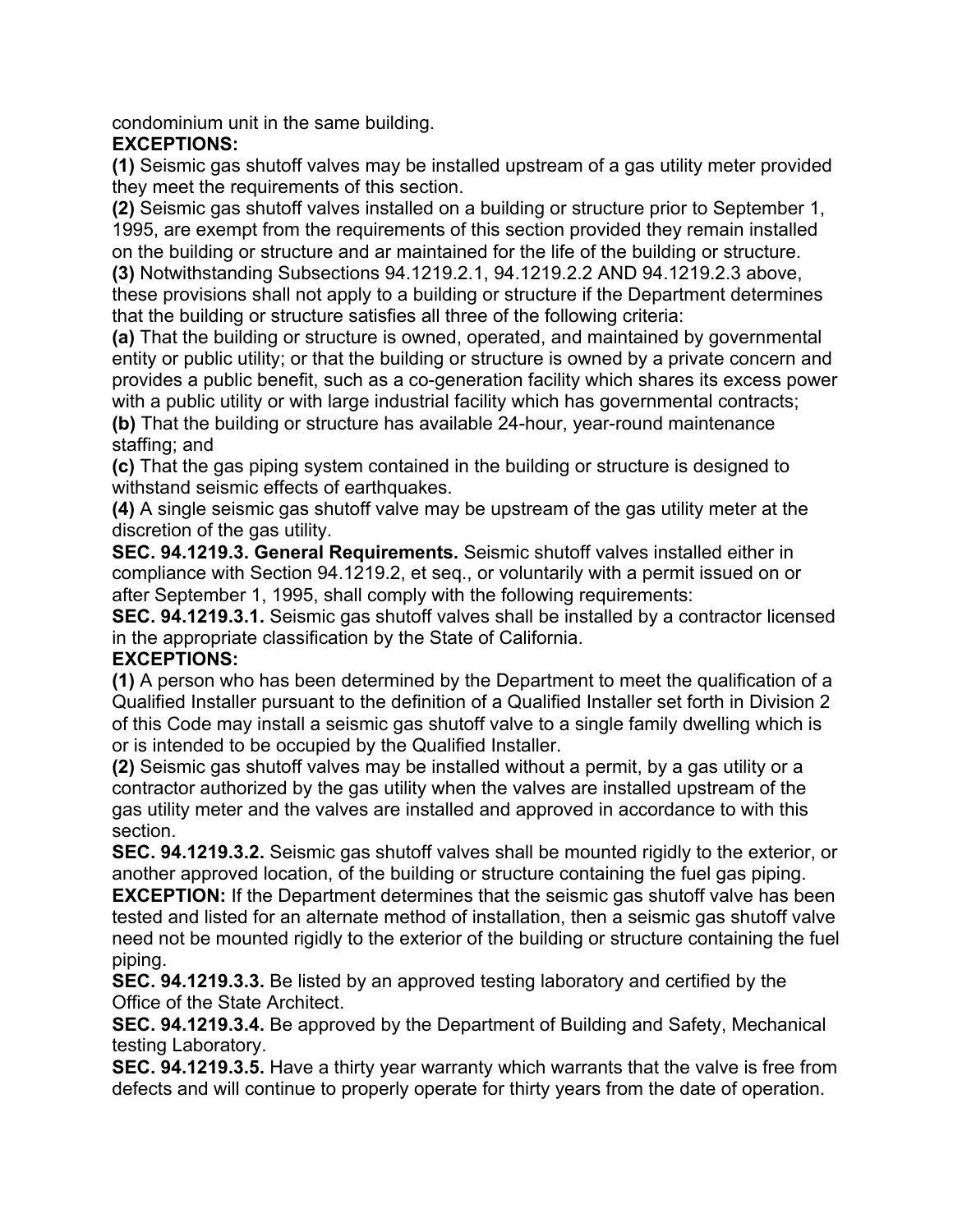**SEC. 94.1219.3.6.** Where seismic gas shutoff valves are installed as required by this section, they shall be maintained for the life of the building or structure or be replaced with a valve complying with the requirements of this section.

**SEC. 94.1219.3.7.** In addition to complying with all requirements of California Referenced Standard 12-16-1, the following requirements shall be met in lieu of those required in State Standard 12-16-125, b2, b3:

The sensing means of a valve or system shall not actuate the shutoff means when subjected for five seconds to horizontal sinusoidal oscillations having:

**(a)** A peak acceleration of 0.2g with a period of vibration of 0.4 second; and

**(b)** A peak acceleration of 0.2g with a period of vibration of 1.0 second.

**Section 2.** Section 96.303 of the Los Angeles Municipal Code is hereby amended to read as follows:

## **SEC. 96.303. APPLICATION**

Upon written application by the owner or the owner's agent to the Department of Building and Safety on forms provided by the City an the payment of a fee specified herein to the Department of Building and Safety, the Superintendent of Building and the City Engineer shall review the appropriate City records. This application shall contain the name and address of the owner, the legal description, the county assessor's map book page and parcel number and, if available, the street address of the residential property for which the reports are sought.

The application for the report regarding a sale or exchange of a residential property shall not be accepted by the Department of Building and Safety until such time as the applicant provides the Department of Building and Safety with one of the following:

**1. A declaration under penalty of perjury by the owner certifying that in the residential property for which the report is sought:**

**(a) Smoke detectors have been installed in accordance with the Los Angles Municipal Code Section 91.310.9; and**

**(b) Impact hazard glazing has been installed in accordance with Los Angles Municipal Code, Division 24;**

**(c) Water conservation devices have been installed in accordance with Los Angeles Municipal code Section 122.03;**

**(d) Metal bars, grilles, grates, security roll-down shutters, and similar devices over emergency escape windows, in sleeping rooms have been installed in accordance with Los Angeles Municipal Code**

**Section 91.310.4; and**

**(e) Lights and locks have been installed in accordance with Section 91.8607. of the Los Angeles Municipal Code.**

**(f) Seismic gas shutoff valves have been installed in accordance with Section 94.1219**

**2. A declaration under penalty of perjury by the owner certifying that in the residential property for which the report is sought:**

**(a) Smoke detectors will be installed in accordance with the Los Angeles Municipal Code Section 91.310.9; and**

**(b) Impact hazard glazing will be installed in accordance with Los Angeles Municipal Code, Division 24. The owner shall further certify that such smoke detectors and or impact hazard glazing will be installed prior to entering into an**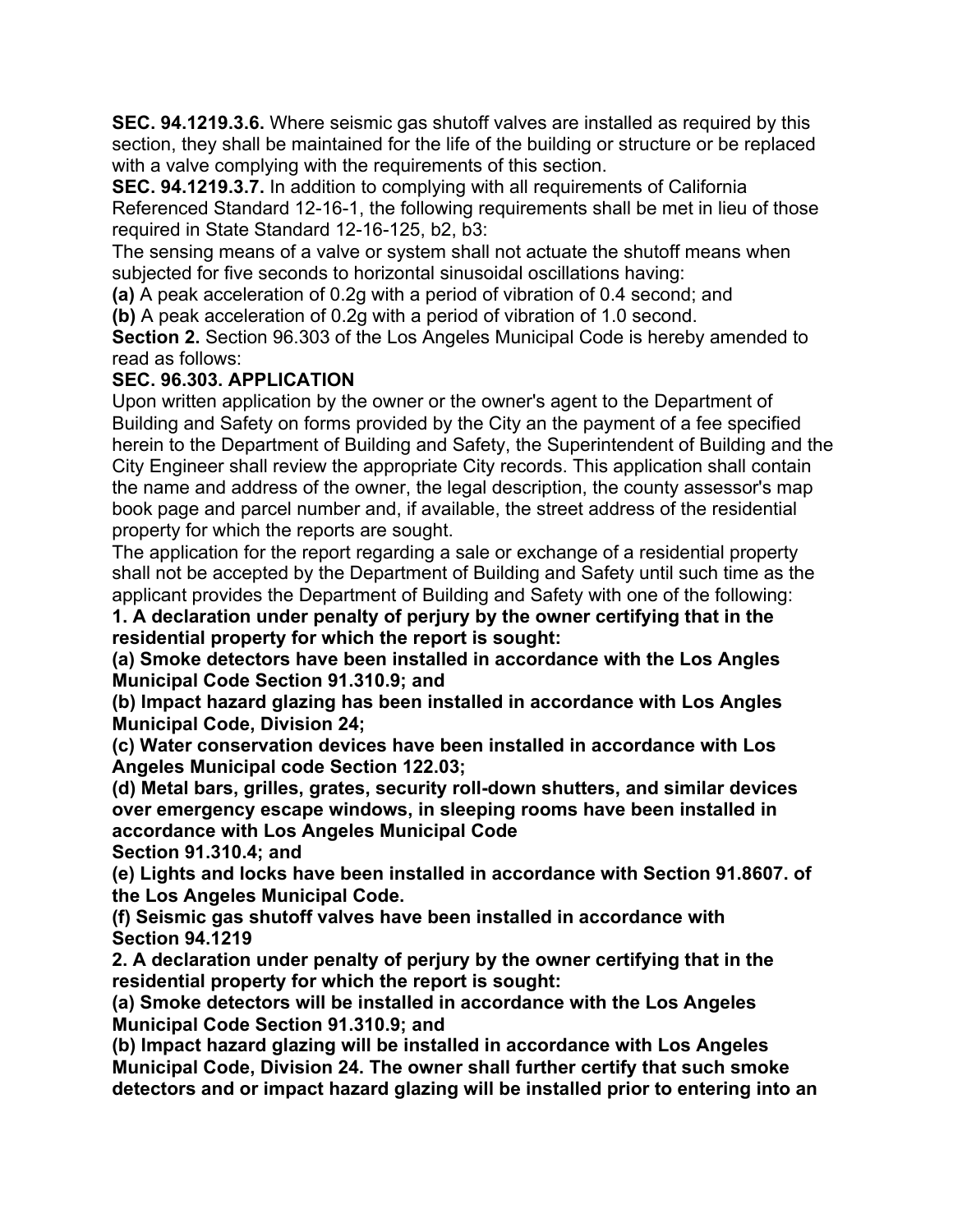**agreement of sale or contraction for an exchange of a residential property, or, where an escrow agreement has been executed in connection therewith, prior to close of escrow, and that within ten days after the smoke detectors and/or impact hazard glazing is/are installed he/she will so advise the Department of Building and Safety in writing; and**

**(c) Water conservation devices will be installed in accordance with Los Angeles Municipal Code Section 122.03;**

**(d) Metal bars, grilles, grates, security roll-down shutters, and similar devices over emergency escape windows in sleeping rooms will be installed in accordance with the Los Angeles Municipal Code Section 91.310.4; and (e) Lights and locks will be installed in accordance with Section 91.8607 of the Los Angeles Municipal Code**

**(f) Seismic gas shutoff valves will be installed in accordance with Section 94.1219.**

**3. A declaration under penalty of perjury by the owner certifying that in the residential property for which the report is sought:**

**(a) Smoke detectors will be installed in accordance with the Los Angeles Municipal Code Section 91.310.9.; and**

**(b) Impact hazard glazing will be installed in accordance with the Los Angeles Municipal Code, Division 24. The buyer shall further certify that such smoke detectors and/or impact hazard glazing will be installed within 30 days after entering into an agreement of sale of contracting for the exchange of a residential property, or where an escrow agreement has been executed in connection therewith, within 30 days after close of escrow, and that within 10 days after the smoke detectors and/or impact hazard glazing is/are installed he/she will so advise the Department of Building and Safety in writing; and**

**(c) Water conservation devices have been installed in accordance with Los Angeles Municipal Code Section 122.03; and**

**(d) Metal bars, grilles, grates,, security roll-down shutters, and similar devices over emergency escape windows in sleeping rooms have been installed in accordance with Los Angeles Municipal Code, Section 91.310.4; and**

**(e) Lights and locks have been installed in accordance with Section 02.8607 of the Los Angeles Municipal code; and**

**(f) Seismic gas shutoff valves will be or have been installed in accordance with Section 94.1219. The buyer shall further certify that such seismic gas shutoff valves have been or will be installed within 12 months after entering an agreement of sale or contracting for an exchange of a residential property, or within 12 months after close of escrow where an escrow agreement has been executed therewith; and that within 10 days after the seismic gas shutoff valves are installed the buyer will also advise the Department of Building and Safety in writing. The buyer shall then be further advised that failure to comply with this requirement will subject the buyer to the payment of a noncompliance fee in addition to the other penalties provided by law.**

**The Department of Building and Safety shall deliver to the applicant, either in person or by mail, the reports required herein within 15 calender days after the date of the acceptance of the application.**